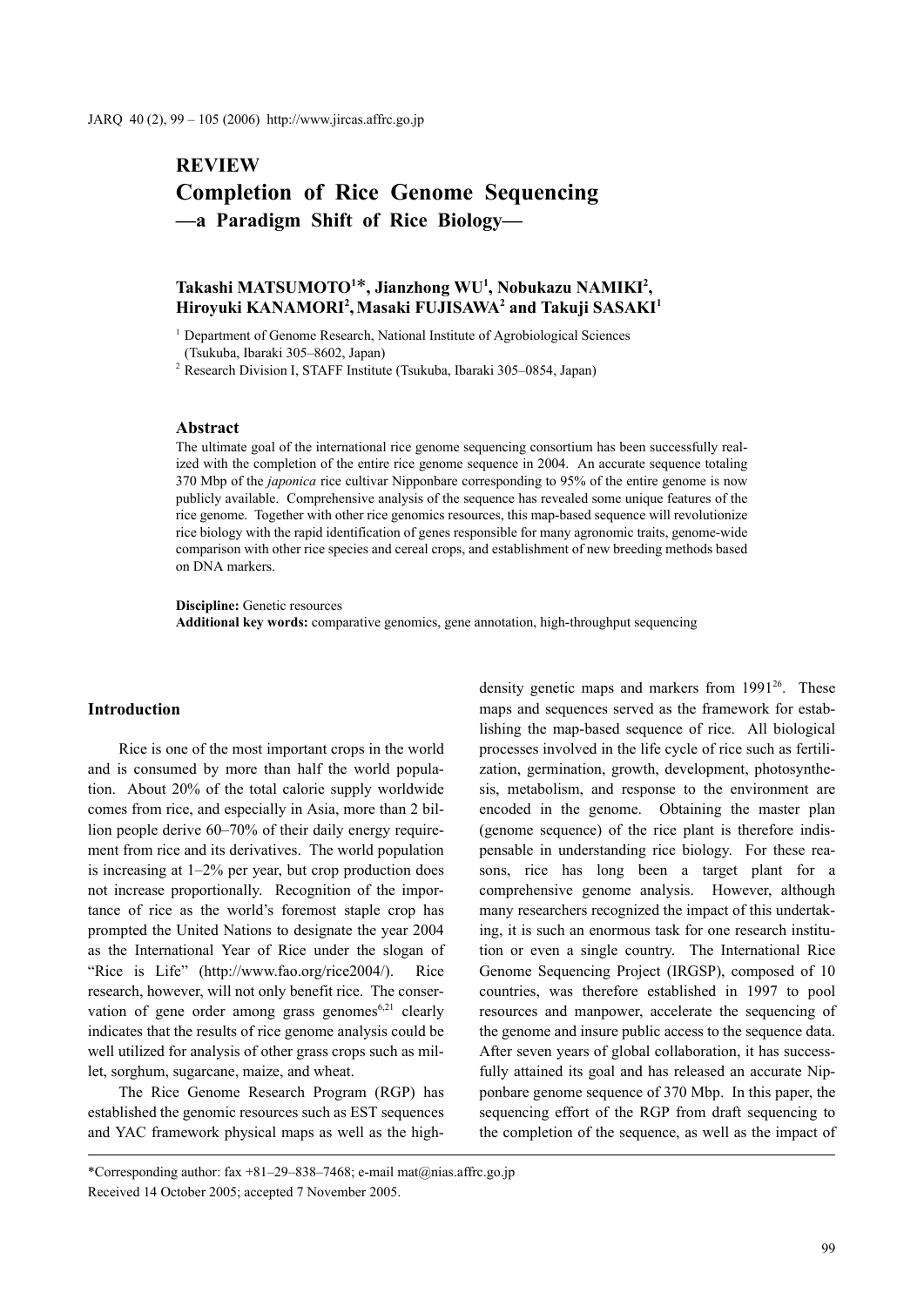the accurate rice genome sequence to crop science and agriculture both at present and in the future will be described.

#### **Rice genome sequencing by the IRGSP**

#### **1. Physical map construction**

The IRGSP sets the accurate rice genome sequence as the ultimate goal (http://rgp.dna.affrc.go.jp/IRGSP/ bnl/Guidelines.html) of this project. The word "accurate" has two meanings: (1) to identify each specific nucleotide with high quality; and (2) to ensure that the sequence is positionally correct. To achieve this goal, the clone-by-clone methodology coupled with the hierarchical shotgun sequencing was chosen. This strategy requires a sequence-ready physical map that covers the whole genome with genomic clones. The IRGSP constructed several genomic libraries with  $PAC<sup>1</sup>$  and BAC (RGP, unpublished or Mao et al.<sup>19</sup>) clones with more than 68 times genome coverage.

Two methods which complemented each other were used to construct physical contigs with a relatively high genome-coverage. The RGP constructed a transcript map with 6,591 EST markers which were then used to screen the PAC and BAC clones. Fingerprint contigs were constructed by the US group using the restriction digest fingerprints and the FPC software $^{29}$  that facilitated alignment of clone-contigs based on the similarity in the fragment patterns. With these combined strategies, the RGP succeeded in the construction of the physical maps of the 6 chromosomes (chr 1, 2, 6, 7, 8, and 9) in early  $2003^{37}$ . The remaining clone gaps were filled by "walking" from the clones at the contig ends, and the "Sequence-Tagged-Connector" method<sup>18</sup> in which blasting the gap-proximal sequence against the BAC endsequence database automatically identified the contigextending clones. The unsequenced regions consist of 36 gaps in the euchromatin, 9 gaps in the centromere regions, and the chromosome ends (telomere region) even if some BAC or fosmid clones extended into the specific repeat sequences that correspond to the telomeres. To determine the total physical size of the rice genome, the contig-gap length was measured by the fiber-FISH (fluorescence *in situ* hybridization) method<sup>4</sup>. Although most of the physical gaps were found to be relatively small (10–90 kb in size), PAC or BAC clones were not obtained even by the extensive screening of the whole libraries. This may imply that some regions in the genome may be unstable in *E. coli* and could not be easily cloned*.* In total, 3,453 clones of PACs, BACs, fosmids, and other artificial sequences were aligned to the 12 rice chromosomes.

# **2. Clone-based sequencing strategy**

Two major methodologies are now widely used for genome sequencing: the hierarchical shotgun sequencing strategy and the whole-genome shotgun sequencing strategy<sup>11</sup>. In the former, an individual PAC/BAC clone is shotgun-sequenced and locally assembled<sup>8</sup> so that misassembly could be significantly minimized. In the latter, shotgun clones from the whole genome are sequenced and globally assembled by the high-throughput assembly software to reconstruct the genome sequences. The IRGSP adopted the hierarchical shotgun sequencing strategy although it requires several years of extra work to map the clone especially for a large genome such as rice. Additionally, the RGP constructed an efficient draft-sequencing pipeline which facilitated the completion of the high-quality draft sequence of the entire genome in December 2002 (http://rgp.dna.affrc.go.jp/rgp/ Dec18 NEWS.html).

Completion of sequencing from the draft status involved several "finishing" protocols such as (1) gapfilling, (2) improving sequence quality to the IRGSP publication standard (99.99% accuracy), and (3) resolving mis-assembly. The sequence gaps were filled by fullsequencing of bridge clones and the low quality regions were re-sequenced using other chemistries and polymerases $^{24}$ . Mis-assembly was resolved by manual detection of the degenerated part of the sequence, selection of a representative subclone, and full sequencing of the subclone<sup>28</sup>. The sequencing pipeline was further modified with emphasis on manual editing and highthroughput re-sequencing of the regions to improve the sequence quality. These modifications increased the rate of finishing to 80–90 PAC/BACs per month, which corresponds to approximately 8 Mbp of genome sequence per month. During the same period, the RGP published the completed whole chromosomal sequence of chromosome  $1^{27}$  and the group from China (NCGR) published the sequence of chromosome  $4^{10}$ . To date, two other publications from the US group have been published  $32,33$ .

The completion of rice genome sequencing was officially declared in December 2004. The total assembled nucleotide sequence is 370.7 Mbp (Build 3.0 Pseudomolecules). Adding the estimated size of gaps, the entire rice genome is estimated to be 388.82 Mbp in total. This is at present the most accurate size estimation of rice ( *japonica*) mostly based on calculations from the nucleotide sequences. This estimation also indicates that the IRGSP revealed 95% of the total genome or 98.9% of the euchromatin region. The remaining 5% exists mostly as centromere regions and heterochromatin regions (Fig. 1). This indicates that we have obtained most of the genic information of the rice plant. The assembled genome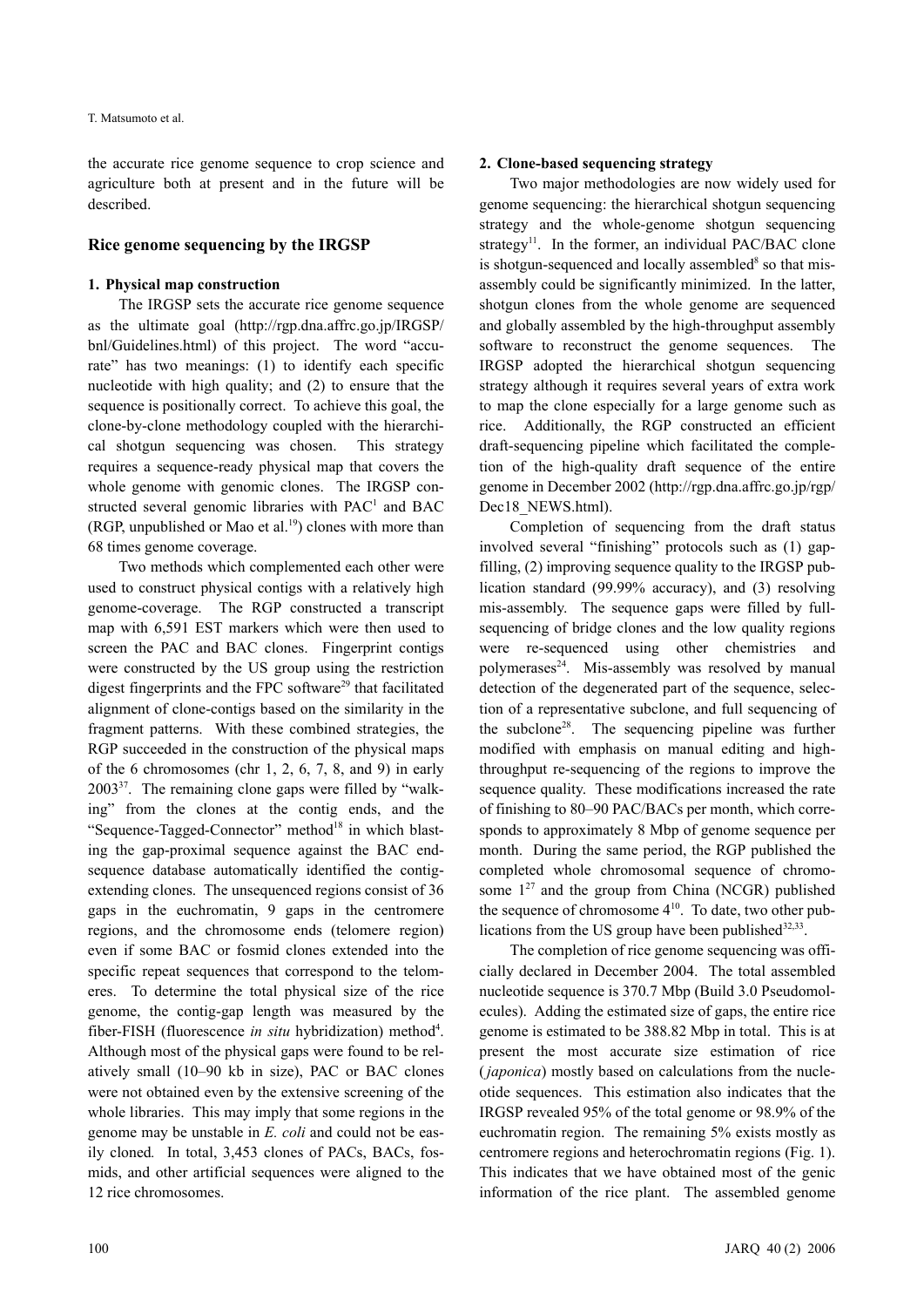

**Fig. 1. Sequenced regions of the 12 rice chromosomes**  For each chromosome, the length of the bar corresponds to the total physical size in kb which is also numerically shown in the right. Black boxes show the sequenced regions, while blank areas correspond to the unsequenced regions because of lack of clone contigs. The triangles in the middle indicate the approximate positions of the centromeres.

sequence used in the analysis described above (http:// rgp.dna.affrc.go.jp/IRGSP/Build3/build3.html) and its updated version (Build 4.0 Pseudomolecules, http:// rgp.dna.affrc.go.jp/IRGSP/Build4/build4.html) could be accessed from the IRGSP website (Fig. 2). From then on, the IRGSP has continued to analyze the unsequenced heterochromatin regions. The sequences of the centromere regions of chromosomes 8 and 4 have been revealed and analyzed<sup>22,38,40</sup>. Sequencing of the ribosomal gene cluster region and telomere regions is also in progress.

#### **3. Analysis of rice genome**

A comprehensive analysis of the completed genome sequence has been published recently<sup>13</sup>. Some remarkable characteristics of the rice genome are the following:

(1) Predicted genes. A total of 37,544 genes have been predicted in the rice genome. This is the largest number of genes identified in plant and animal genomes that have been completely sequenced so far. About 71% of these genes are homologous to *Arabidopsis* genes and 29% exist in cluster.

(2) Transposable elements. About one third of the rice genome is occupied by various kinds of transposons, retrotransposons and other families of transposable elements.

(3) Organelle insertions. About 0.2% of rice genome corresponds to sequences which are highly homologous to the chloroplast and mitochondrial DNA indicating recent transfer of these DNA fragments.

For the genome wide annotation, two automated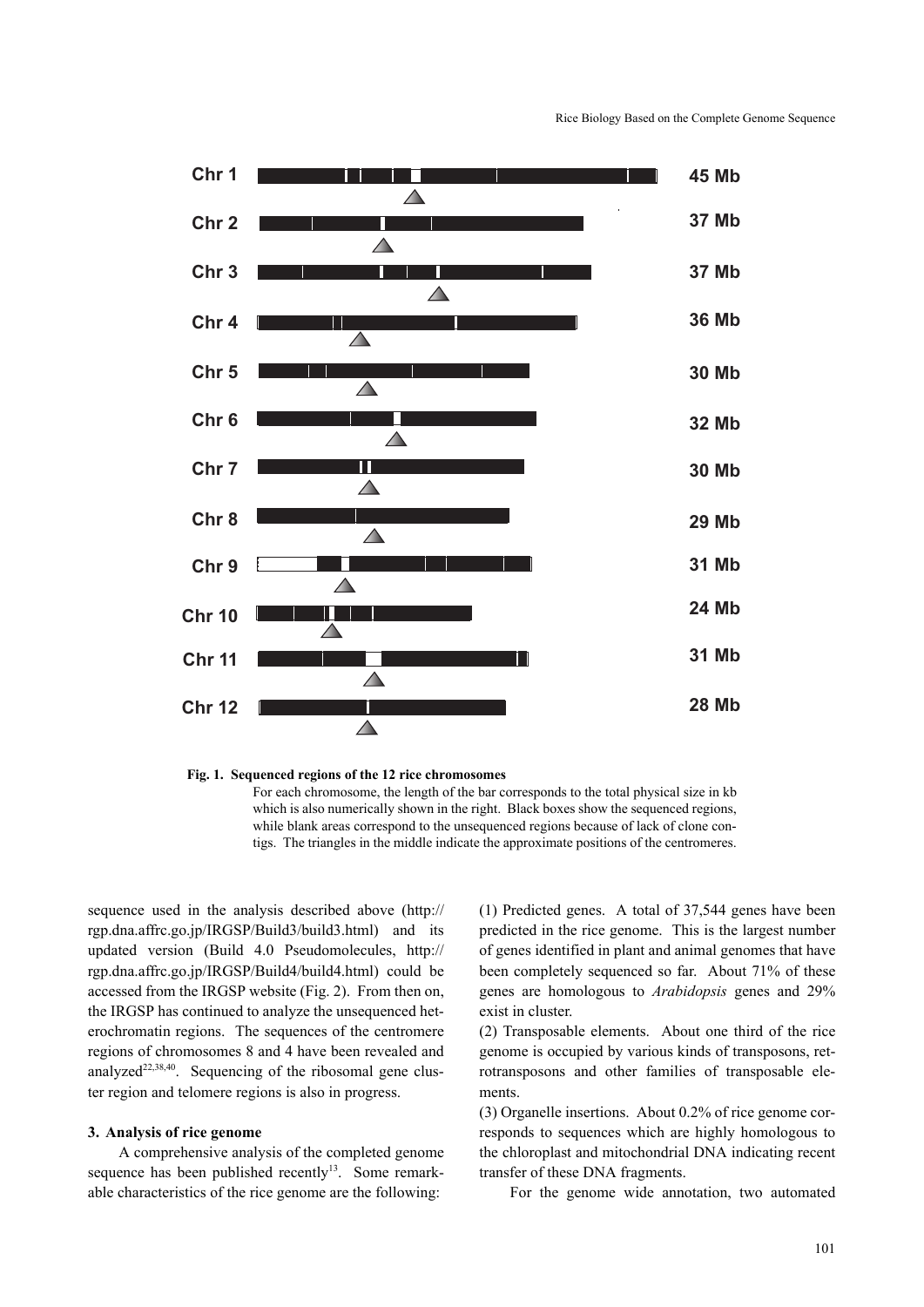

#### **IRGSP Home**

The International Rice Genome Sequencing Project (IRGSP), a consortium of publicly funded laboratories, was established in 1997 to obtain a high quality, map-based sequence of the rice genome using the cultivar Nipponbare of Oryza sativa ssp. japonica. It is currently comprised of ten members: Japan, the United States of America, China, Taiwan, Korea, India, Thailand, France, Brazil, and the United Kingdom. The IRGSP adopts the clone-by-clone shotgun sequencing strategy so that each sequenced clone can be associated with a specific position on the genetic map and adheres to the policy of immediate release of the sequence data to the public domain. In December 2004, the IRGSP completed the sequencing of the rice genome. The high-quality and map-based sequence of the entire genome is now available in public databases.

**(b) (c)**



>chromosome0/JRGSP.pseudomolecules.8uild046

AAACCCTATAAACCCTAAACCCTGAACCCTAAACCCTAAACCCTAAACCCTAAACCTAAG= TATCTACCCCTAACCCTTAGTGTTTAGGGTTAGGGTTTAGGGTTTAGGGTTTAAGGTTTA= GGGTTTAGGGTTTTTTTCTAGTTAACATAAAAAAGAGAAAAATGCTTGCATCGCTCCTGAs TCAGGTTGCGGCTGATAGGAGCAGATGTGTCGGCGGTCGTGTAGCACCCTAGGTTTGCGGn CAGATAGGGGCGGATGAGGCCGAGGTCTCGTACCTCCCGCGGATCTCGGTGAATAGGAGC TGCGGGGAGTTCGTTAGTAACGCCCGAATCTTGCGGAGGTTTGACAGATAAGGATGGACCn CTTCCTAATTCTTAAAGGTCGGTGTTGTCGAACCTCCGTGTGCAAGATGTCTGATTCCGCs CGTTCAGGTCCATAGCTATCCCGAAGTCCATGGCGATATAGCAGTGGTGAGTTCAAGTCCs GTTTGTGCTGAGCCATGTAGAATACTACCCTCCATTGGATCTACCCATATGATTATTAGTs CAATATCTACTTGTTTATAAGCAATAGTATAAGTGACTACAGTGGAAAGAATACTTAGCA AATGAAAATGTGAATTATGGGATTGTCAAAGGCACAATAGATAATTGGTATTGTCAAAATs ATATATCACCAAGTTGTCGATCTCAGGATCTCATTAGCGGATCTCATTAGCCTAAAACAGs ATGTTTTCCTAGAATATATTTTTATGATTCACTAAAAAGAACAGATGTTTTCCTTAAGAT® CATATATTAATTTTTCTCTGCGATGTAATATTCATGCATTGTCAATCACTTATCTAGGCT® CCCAGGTTCATGTGAACCCCCTATATCAACTAGGCTCCGCCACTGTTAAGTACAATTACCs TTTCTTCAAACCAAGAGAAGTTCAGAAAGCAGTTTCTACTTTCTAATGCATGTACTGCCTs ATTGATTTCAGTGACTGATAATTGGCACAAACAGACAATTCACCATGTGGTTTATATGATs GATCAAGTGACATAGCGAGGGCAACAAATTAAAGACATTTTTACACACAATATTTTGTGTs TTGAAGTGCAGCTTGATGAATTATCATGTGCTGATGAAAACATGTCGGCCATGTTTAATG= TGTTGAAGAAGAAAAAATCTGCAAGGCTAGAAAACCTAGTGTTGGATAGAAATTCATTTT CCCAAATGGTACATAACATAAATACTTTGGCATTCCTTGTTTATGCTGGAAGGGTAGAAAs TAACTGTGAATGATGGGGGCCGTCATATTGTATGTAAGTGTCTCATTACTTGTTCTCTATs TTCTGTTGCTGCAAATCTGTGTACTCTATAGCTTAACTTGATGCTATTATATTTGTTGGTs ATAGACCCAAGGAATGCACATGCGGCAAGACATAACCTGTGGAAATGTAAAATACAGCCAs 

# **Fig. 2. Access to the rice genome sequence through the IRGSP website**

- (a): IRGSP homepage (front page)
	- (http://rgp.dna.affrc.go.jp/IRGSP/index.html).
- (b): IRGSP physical map (part of chromosome 8).
	- Clone positions and corresponding DNA markers are shown.
- (c): Part of the nucleotide sequence of rice chromosome 7
- pseudomolecule (text file, downloaded).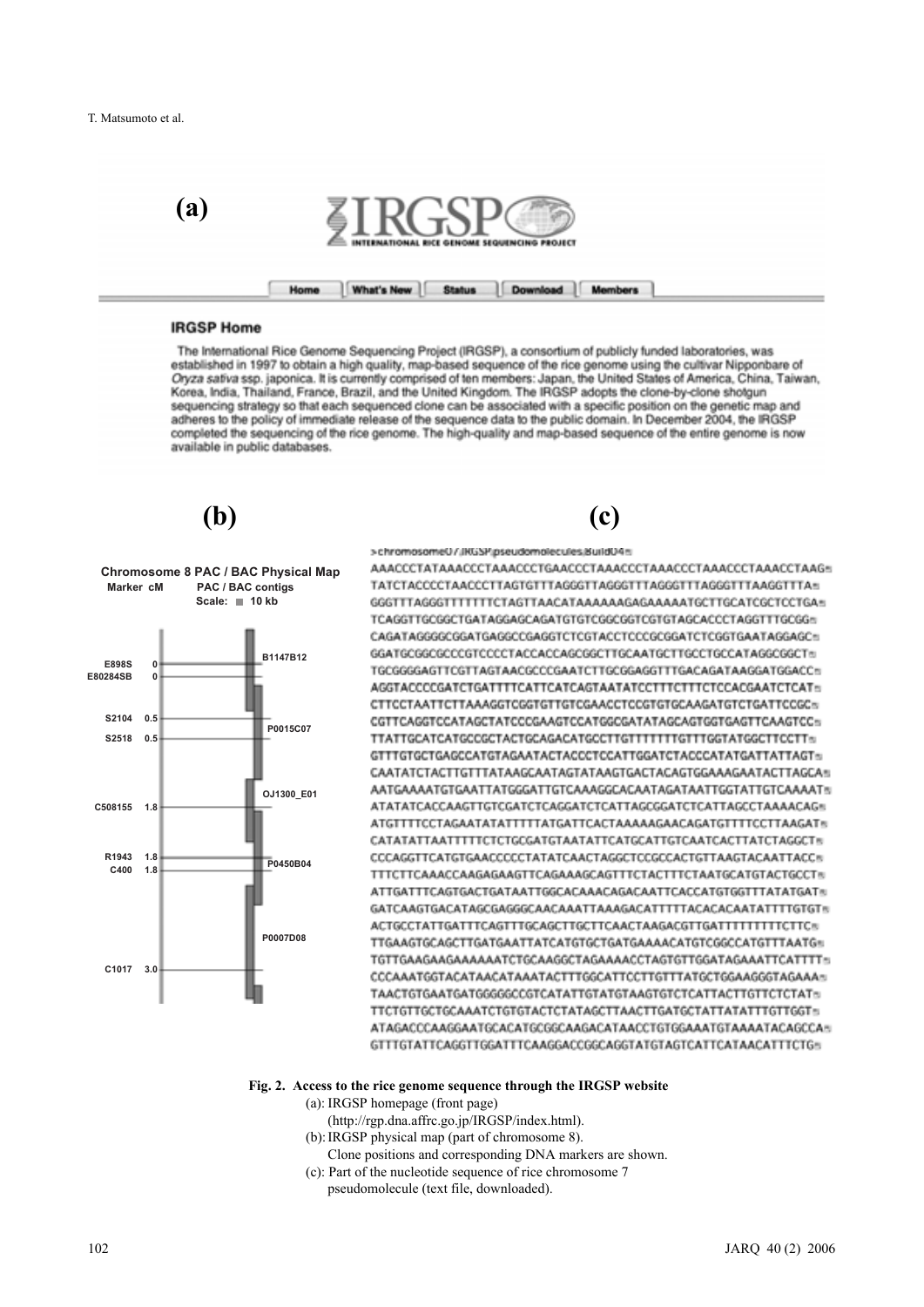genome annotation systems developed by RGP and TIGR (The Institute for Genomic Research), respectively, were used for analysis of the IRGSP genome sequence. The RiceGAAS (http://ricegaas.dna.affrc.go.jp/) from RGP automatically retrieves rice genomic sequences from the GenBank entries, analyzes the sequence with 5 kinds of gene prediction programs, and searches for homology with the rice ESTs, rice cDNAs, and known proteins in the databases. The annotation system developed by TIGR also facilitates comprehensive gene prediction and construction of gene models based on homology searches with annotation features enhanced by the TIGR PASA program12. An initial attempt to provide a standardized annotation of the rice genome sequence was organized through the First Rice Annotation Project Meeting (RAP1) held in Tsukuba in December 2004 and participated by plant biologists and informaticists from around the world. The curated gene models and database generated from this annotation jamboree will be published soon (Rice Annotation Project, submitted).

# **Functional genomics**

Although many unique genes have been discovered in the rice genome, only 60% of the predicted genes are supported by ESTs or full-length cDNAs. On the other hand, about 40% of the predicted genes have no clues as to function (no match to the Swiss-plot entries). Although some of these unknown gene models may be false-positives, a significant number should be real since 71% of all the predicted genes have homologues in *Arabidopsis*. Recent analysis by tiling microarray designed for chromosome 4 indicates that 81% of the computationally predicted gene models have transcriptional activities<sup>14</sup>. Therefore elucidation of the function(s) of predicted genes is much more important. Forward genetics is the most powerful tool where genetic mapping could delimit a useful trait at the specific region of genome to identify the candidate gene. This method, positional cloning, also helps to map quantitative trait loci (QTLs) as Mendelian factors with the use of isogenic  $lines<sup>25</sup>$ .

Recently, new genomic resources such as tagging lines in which specific genes are mutated artificially have been developed and put into usage. *Tos17*, one of the rice innate retrotransposons, has a tendency to be inserted in the genic region<sup>20</sup>, establishing a series of the gene disruption lines that could be useful in identifying gene function and relating the genome with the phenome  $directly^{23,31}$ . Other gene-tagging systems such as that using T-DNA are also utilized to clone the trait genes<sup>15</sup>. Regulated gene expression is the most important indicator of gene function. Monitoring the gene expression with oligomicroarray based on the sequence information from the comprehensive full-length cDNA collection<sup>16</sup> will let us know the global dynamics of rice gene expression. A 22K of rice oligomicroarray (G4138A) is now commercially available through Agilent Technologies.

#### **Comparative genomics**

Rice has been estimated to diverge from other cereal species such as barley, maize, and wheat from about 10– 60 million years  $ago^2$ . Although it is believed that domestication of rice occurred about 10,000 years ago, the present major subspecies, namely, *japonica* and *indica* must have diverged from a common rice ancestor at about 200,000 to 440,000 years  $ago^{17,35}$ . The genus *Oryza* consists of 23 species adapted to a wide range of environmental conditions worldwide<sup>34</sup>. These diverse *Oryza* species could be a natural germplasm bank and rich sources of many novel genes which could be utilized for agriculture. Several research institutions including the International Rice Research Institute (IRRI), the National Institute of Genetics (NIG), and the Genebank at the National Institute of Agrobiological Sciences (NIAS) are making significant efforts in collecting, preserving, analyzing, and distributing materials and information on cultivated and wild rices. Recently, the Oryza Map Alignment Project (OMAP, http://www.omap.org/ resources.html) has been organized in the US to develop materials for genetic analysis of wild rice species and to unravel the molecular biology of the genus *Oryza*. In Japan, the MAFF Genome Diversity Project aims to investigate the molecular mechanism of the reproductive barrier, which is a major obstacle to gene introduction across species.

The rice genome sequence is considered as a "gold standard" and is therefore pivotal to sequence comparison among the grass genomes. Several studies on microsynteny provide an overview on the magnitude of systenic regions among cereal crops $3,5,30$ . These studies have shown that while colinearity is generally maintained at sequence level, some small insertions/deletions(indels), gene duplications and inversions may disrupt the microcolinearity<sup>7</sup>. To date, *Arabidopsis* and rice are the only plants for which the high-quality genome sequences have been revealed. These sequences will lead to a detailed comparison of monocot and dicot biosystems to verify how these systems are similar or how they differ. The high-percentage of the homolog detection between rice and *Arabidopsis* indicates that the basic system in plants may be the same, while some specific genes may have developed in cereal crops in the process of crop evo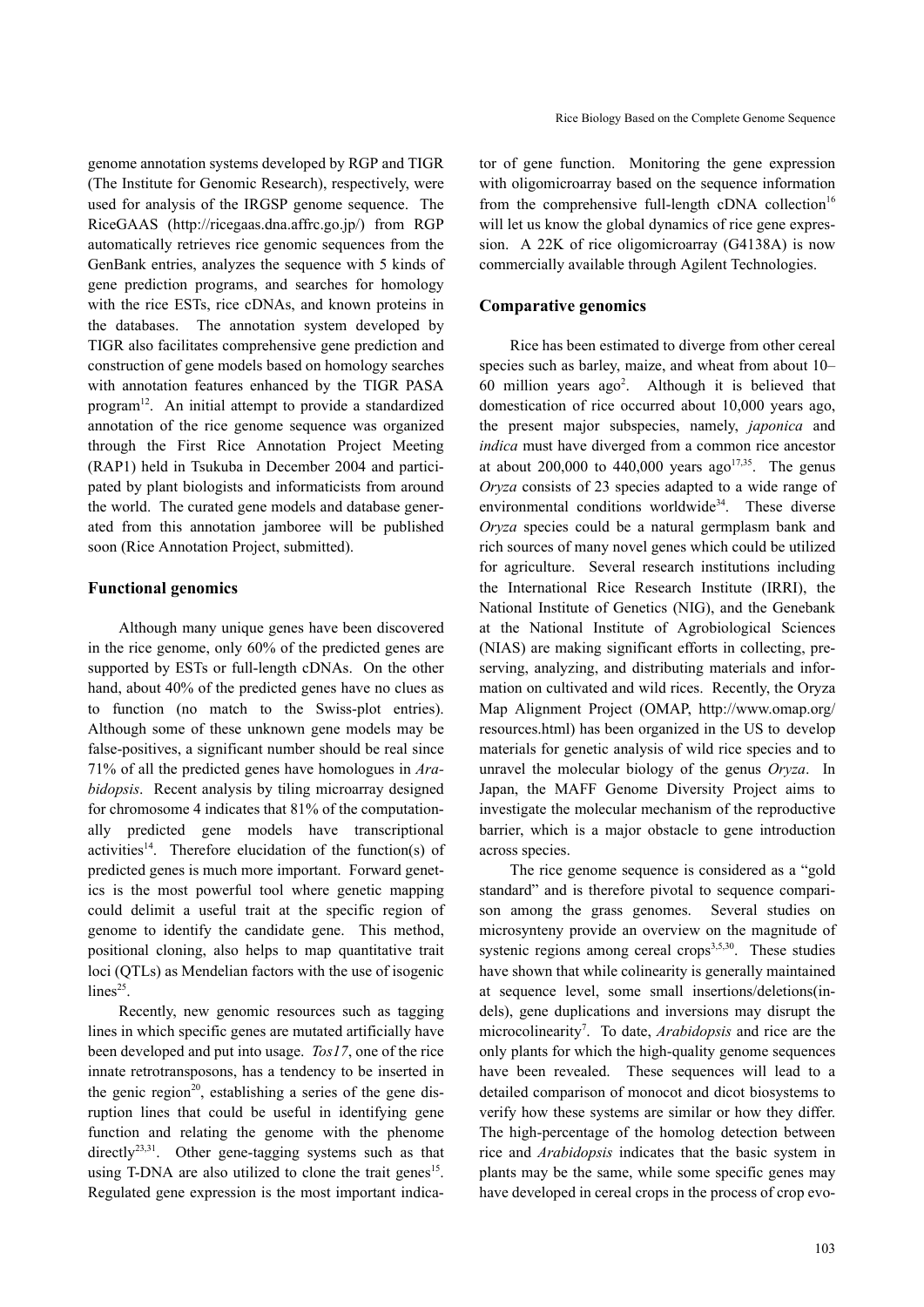lution and domestication. Recent progress of DNA cloning and sequencing technology may pave the way for the initiation of genome sequencing in other crops (Whitelaw et al.36, Wheat genome sequencing pilot project at IGROW, http://www.k-state.edu/igrow/IGROW\_sequenc ing.html). Comprehensive genomic information of maize and wheat will be greatly useful for understanding how the crop genomes changed and evolved from a common ancestor.

# **Application to breeding**

Various kinds of DNA markers such as RFLPs, SSRs, and SNPs have been constructed. Comparison of the Nipponbare sequence with the genome sequence of *indica* rice also shows a significant amount of SNPs and in-dels genomewide<sup>9,13,39</sup>, which could be rich sources for polymorphic DNA markers throughout the genome. The DNA marker-assisted selection (MAS) is now widely applied in rice breeding as well as breeding of other crops. The established fine DNA markers at nucleotide level will identify the trait markers which are most proximal to the responsible gene, or dissect the neighboring genes to facilitate the introduction of only a desired trait by conventional breeding. The DNA marker-based breeding will be much more desirable than preexisting breeding strategies because selection of the introgressed lines can be performed even at a very early stage of development thereby reducing the time and labor required to establish new varieties.

# **Conclusion—Future aspects of rice biology and breeding**

The completed rice genome sequence is revolutionizing rice biology. From now on, researchers will find it easier to identify corresponding genes for specific traits or for a specific response. Moreover, each gene function will be understood in the background of the gene network and traffic of the gene products. Integration of genomics with the newly emerging fields of proteomics, phenomics, metabolomics etc. will help us in understanding virtually all life processes as a dynamic system. An indepth understanding of the rice genome structure will also pave the way for modification of metabolic processes to improve a specific agronomic trait without sacrificing other beneficial traits. The notion of "breeding by design" could be easily facilitated with the technical improvements in introducing novel genes, accumulating genes (pyramiding), and perturbing systems by modification of gene activities. This new concept of breeding will progress dramatically with the development of markerassisted selection and genetic engineering. In this corollary, utilization of the genetic resources world wide including remote wild rice species as the main source of natural variation should be greatly promoted.

# **Acknowledgments**

The authors thank all the members of the RGP and the IRGSP for their excellent work in rice genome sequencing. We also thank Dr. B. A. Antonio of NIAS for critical reading of the manuscript. This work is funded by the Ministry of Agriculture, Forestry and Fisheries (MAFF) of Japan (Rice Genome Projects, GS1101- 1303).

## **References**

- 1. Baba, T. et al. (2000) Construction and characterization of rice genomic libraries: PAC library of *japonica* variety, Nipponbare and BAC library of *indica* variety, Kasalath. *Bull. Natl. Inst. Agrobiol. Resour. Jpn.*, **14**, 41–52.
- 2. Bennetzen, J. L. & Ma, J. (2003) The genetic colinearity of rice and other cereals on the basis of genomic sequence analysis. *Curr. Opin. Plant Biol.*, **6**, 128–133.
- 3. Bowers, J. E. et al. (2005) Comparative physical mapping links conservation of microsynteny to chromosome structure and recombination in grasses. *Proc. Natl. Acad. Sci. USA*, **102**, 13206–13211.
- 4. Cheng, Z. et al. (2001) Toward a cytological characterization of the rice genome. *Genome Res*., **11**, 2133–2141.
- 5. Delseny, M. (2004) Re-evaluating the relevance of ancestral shared synteny as a tool for crop improvement. *Curr. Opin. Plant Biol*., **7**, 126–131.
- 6. Devos, K. M. & Gale, M. D. (1997) Comparative genetics in the grasses. *Plant Mol. Biol*., **35**, 3–15.
- 7. Devos, K. M. (2005) Updating the 'Crop Circle'. *Curr. Opin. Plant Biol.*, **8**, 155–162.
- 8. Ewing, B. et al. (1998) Base-calling of automated sequencer traces using *phred*. I. Accuracy assessment*. Genome Res.*, **8**, 175–185.
- 9. Feltus, F. A. et al. (2004) An SNP resource for rice genetics and breeding based on subspecies *indica* and *japonica* genome alignments. *Genome Res.*, **14**, 1812–1819.
- 10. Feng, Q. et al. (2002) Sequence and analysis of rice chromosome 4. *Nature*, **420**, 316–320.
- 11. Fleischmann, R. D. et al. (1995) Whole-genome random sequencing and assembly of *Haemophilus influenzae* Rd. *Science*, **269**, 496–512.
- 12. Haas, B. J. et al. (2003) Improving the *Arabidopsis* genome annotation using maximal transcript alignment assemblies. *Nucleic Acids Res.*, **31**, 5654–5666.
- 13. International Rice Genome Sequencing Project (2005) The map-based sequence of the rice genome. *Nature*, **436**, 793–800.
- 14. Jiao, Y. et al. (2005) A tiling microarray expression analysis of rice chromosome 4 suggests a chromosome-level regulation of transcription. *Plant Cell*, **17**, 1641–1657.
- 15. Kang, H. G. et al. (2005) White-core endosperm *floury*